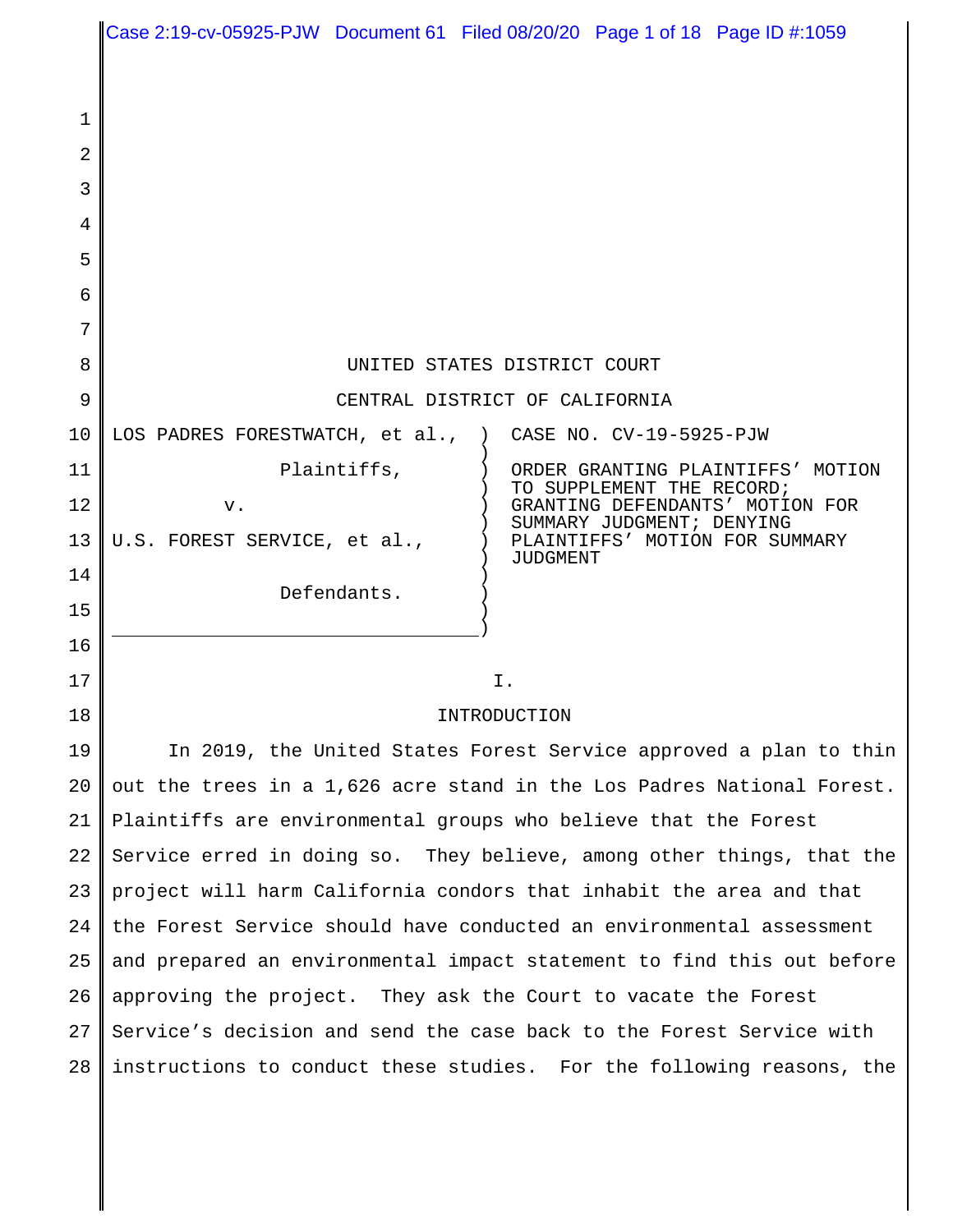Case 2:19-cv-05925-PJW Document 61 Filed 08/20/20 Page 2 of 18 Page ID #:1060

1 2 3 4 Court concludes that the Forest Service's decision to approve the project was not arbitrary and capricious. The Court, therefore, denies Plaintiffs' motion for summary judgment and grants Defendants' motion for summary judgment.

## II.

## SUMMARY OF FACTS AND PROCEEDINGS

7 8 9 10 11 12 13 14 15 16 17 18 19 In March 2018, the Forest Service proposed the Tecuya Ridge Shaded Fuelbreak Project. The project provided for the thinning of 1,626 acres of forest by cutting down some trees and clearing underbrush. The motivation behind the thinning was to reduce the risk of damage from wildfires and to improve the health of the forest, which was, among other things, susceptible to beetle infestation due to overgrowth and drought. Experts from the Forest Service weighed in on the project and the impact it might have on the forest and its inhabitants, including the California condors. The Forest Service prepared a Biological Assessment and also consulted with experts from the United States Fish and Wildlife Service who agreed that the project was not likely to adversely affect the California condors in the area.

20 21 22 23 24 25 26 27 Between April 2018 and April 2019, Plaintiffs and others submitted comments to the Forest Service regarding the proposal. Most of these comments counseled against the project (though about 600 out of the 613 were identical emails) and a few, from a homeowners' group in the area and the Kern County Fire Department, expressed support. The Forest Service addressed these comments and concluded that, despite the concerns raised by the objectors, particularly with regard to the condors, the project was still sound and should go forward.

28

5

6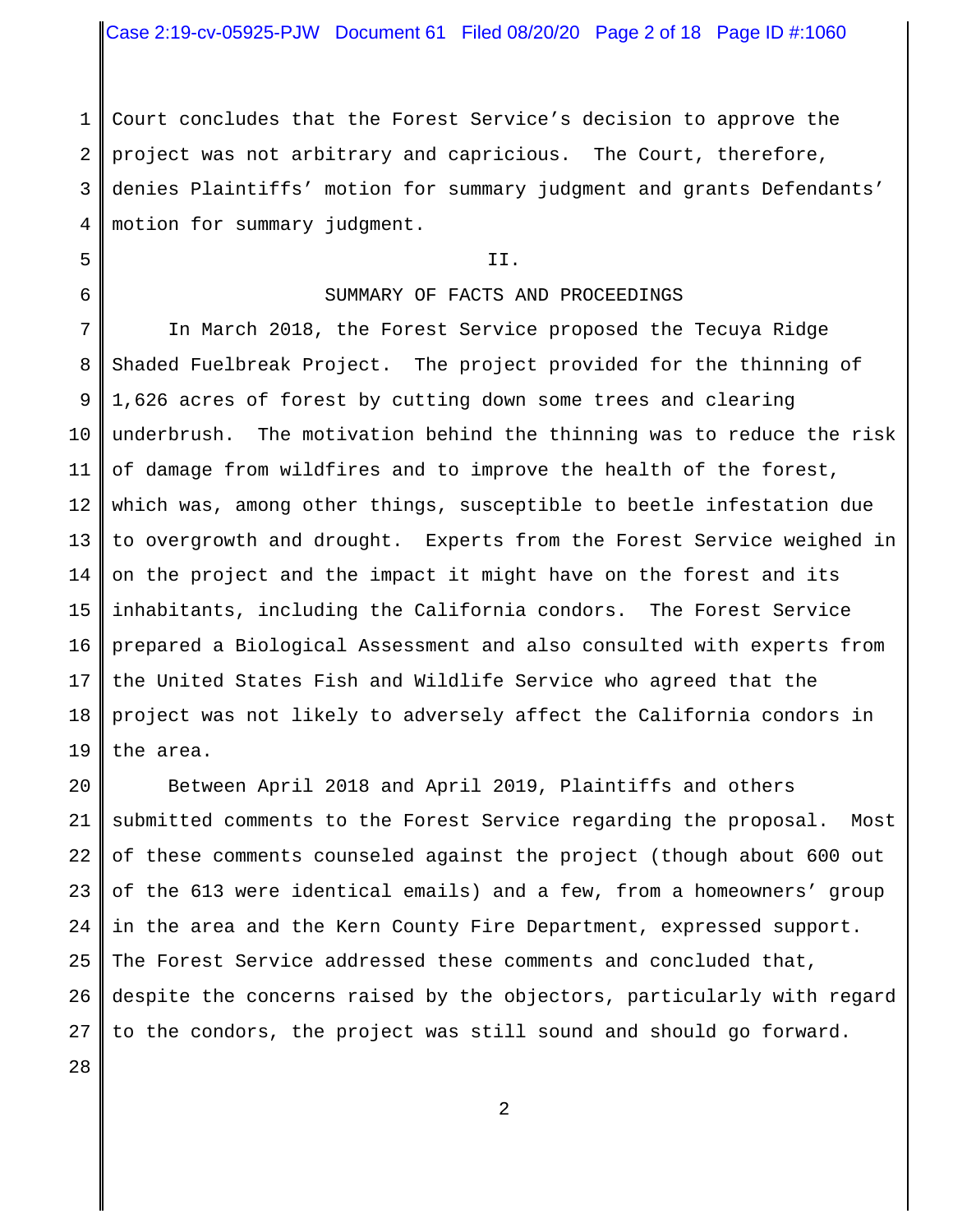1 2 3 4 5 6 7 8 9 10 11 12 13 14 15 16 17 18 In April 2019, Los Padres National Forest Supervisor Kevin Elliott signed a Decision Memo approving the project. In it, he explained that the Forest Service was not required to conduct an environmental assessment or an environmental impact statement before proceeding with the project because the project was "categorically excluded" from such review under 36 C.F.R. § 220.6(e)(6), which exempts projects aimed at "[t]imber stand and/or wildlife habitat improvement activities that do not include the use of herbicides or do not require more than [one] mile of low standard road construction." In reaching this conclusion, Elliot considered the impact of the project on the California condors in the area and determined that it "may effect, but is not likely to adversely affect" them. This determination was based on the Forest Service's finding that, though individual condors might roost "relatively infrequently" in the project area, "all known roosting/nesting sites are approximately 20 miles away." He also considered the impact of the project on the Antimony Inventoried Roadless Area, finding the project was "consistent" with the rules governing roadless areas.

19 20 21 22 23 24 25 26 27 28 In July 2019, Plaintiffs sent the Forest Service and the Fish and Wildlife Service a 60-day notice of intent to sue. In it, Plaintiffs referenced a 2012 study by Dr. Cogan and others (including Fish and Wildlife Service biologist Joseph Brandt) on roosting behaviors of California condors and argued that Dr. Cogan's study and other studies on condors undermined the Forest Service's position that the project would not adversely impact them. The letter focused on the fact that Fish and Wildlife Service GPS tracking data from condors that had been tagged with radio transmitters showed that they had roosted in and around the project area. Plaintiffs pointed out that this data showed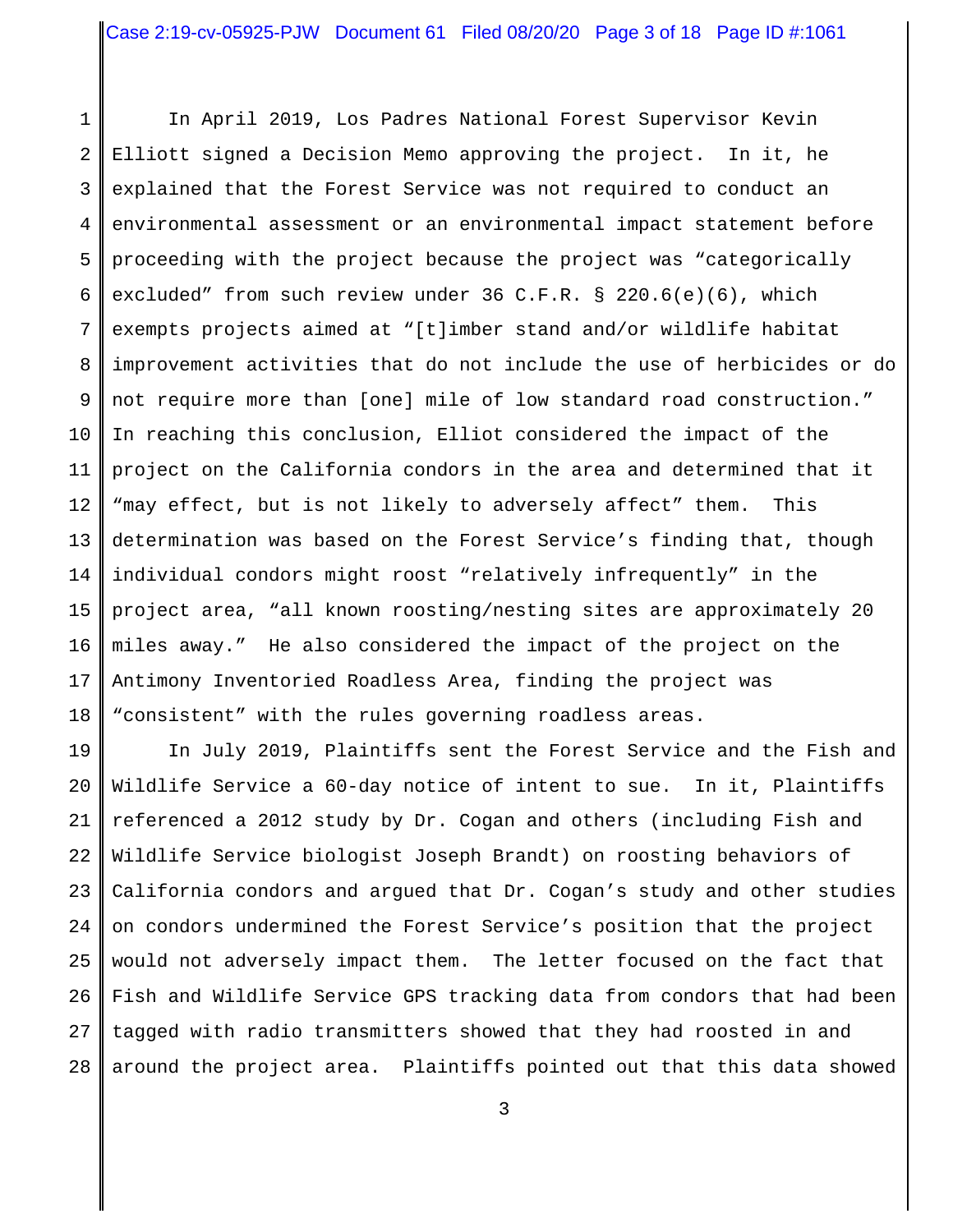1 2 3 4 that, between December 2013 and March 2019, there were at least 46 roosting sites within the project area or within one-half mile of the project area boundary. In Plaintiffs' view, the Forest Service had erred by ignoring that tracking data.

5 6 7 8 9 10 11 12 13 14 15 The government responded to that letter in September 2019, explaining that it had considered the tracking data and concluded that the roosting sites within the project area were temporary roosting sites and not in need of protective measures because they were not critical to condor conservation. Plaintiffs wrote back to the Forest Service in November 2019, setting out their disagreement with the Forest Service's characterization of these roosting sites as temporary. Relying in part on Dr. Cogan's work, they argued that there was no such thing as a temporary roosting site and maintained that the Forest Service's designation of the sites within the project area as temporary was not supported by the scientific literature.

16 17 18 19 20 21 22 23 24 25 26 27 28 In response, the Forest Service took another look at the data and its conclusions. It also consulted with its own experts and with experts at the Fish and Wildlife Service. Ultimately, it confirmed that the project would not likely be detrimental to condors because the roosting sites within the project area were not critical to the condor population. It based this finding in part on the telemetry data, which showed that condors roosted in the project area infrequently, generally alone, as opposed to in communal groups, and for short intervals, like overnight, as opposed to days, weeks, or months, like at other roosting sites outside the project area. The Forest Service also noted that none of the roosting sites within the project area was used for nesting, the closest nesting site being four miles away, and that there were many other roosting sites nearby that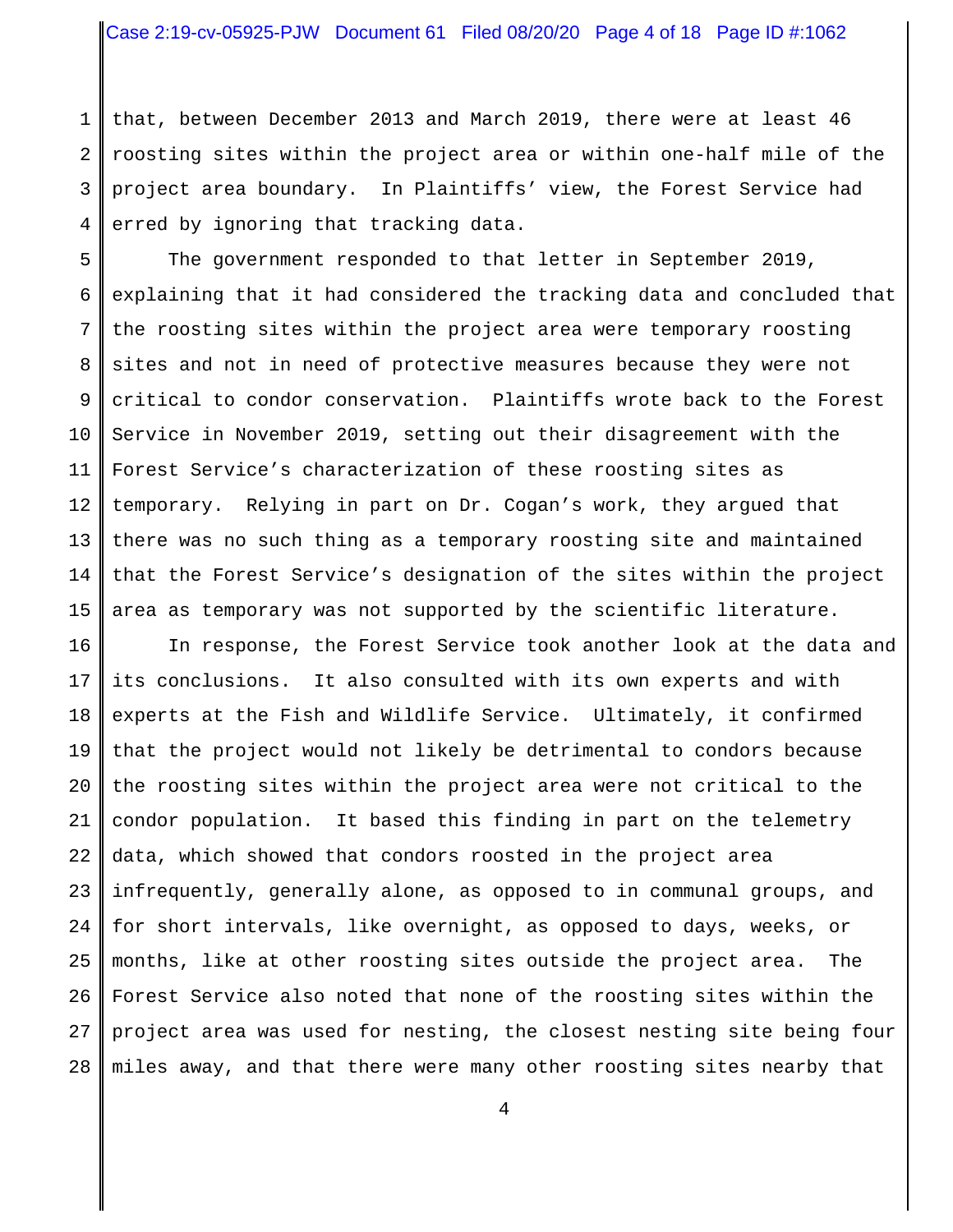1 2 3 4 5 6 7 8 9 10 were outside the project area. The Forest Service and the Fish and Wildlife Service also noted that the project would be beneficial to the condors because it would remove some trees and shrubs that blocked the forest floor, making it easier for the condors to see carrion there. At the same time, they noted that removing fuel would reduce the risk of a future catastrophic wildfire and decrease the chances of beetle infestations, recognizing that beetle infestations would kill the trees and make them more vulnerable to wildfires and that a major fire could wipe out all the roosting sites in and around the project area.

## 11

12

#### III.

## ANALYSIS

13 14 15 16 17 18 19 20 Plaintiffs bring this action against the Forest Service and the Fish and Wildlife Service, arguing that, in approving the Tecuya Ridge Project without conducting an environmental assessment and preparing an environmental impact statement, the government violated the National Environmental Protection Act, the Roadless Area Conservation Rule, the Endangered Species Act, and the National Forest Management Act. The parties are now before the Court on cross motions for summary judgment. $<sup>1</sup>$ </sup>

<sup>21</sup>

<sup>22</sup> 23 24 25 26 27 28  $1$  Plaintiffs contend in their brief that they have standing to sue. The government has not argued otherwise. Thus, the Court will assume, without deciding, that Plaintiffs have standing. The Court also notes that the American Forest Resource Council, the California Forestry Association, and the Associated California Loggers- organizations representing interests in forest health, timber supply, and local employment stemming from the project--have been allowed to intervene on behalf of the government. For the most part, Intervenors' views are aligned with the government's. As such, the Court does not address Intervenors' arguments separately unless noted. The Court's approach should not be interpreted to mean that it did not find Intervenors' brief helpful in resolving the case. It did.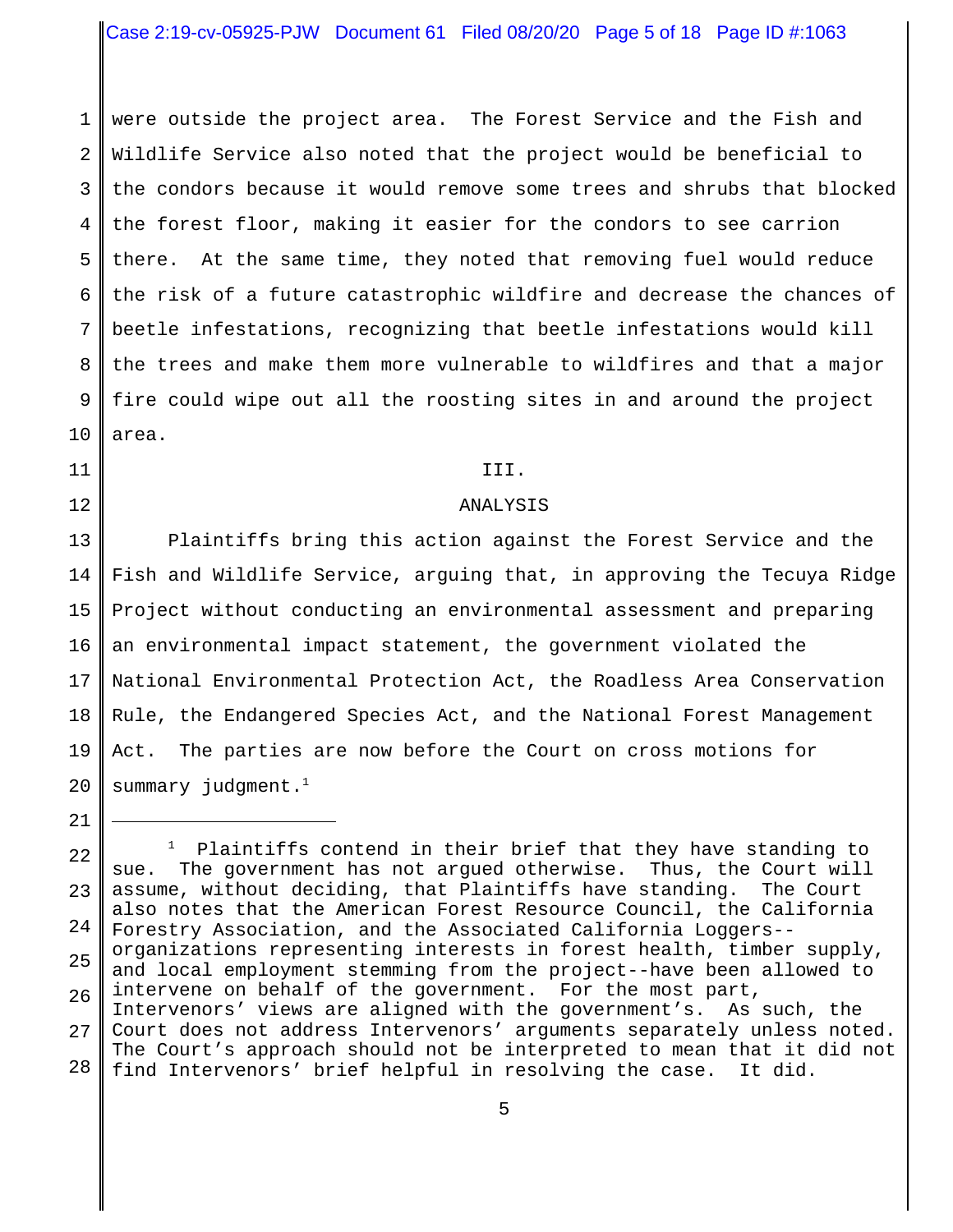1

# A. The Standard of Review

2 3 4 5 6 7 8 9 10 11 12 The Court reviews the Forest Service's decision to approve the Tecuya Ridge Project under the arbitrary and capricious standard set out in the Administrative Procedure Act, 5 U.S.C. §§ 701-706. Under this standard, the Court is required to affirm the Agency's decision unless Plaintiffs establish that it was arbitrary, capricious, an abuse of discretion, or otherwise not in accordance with the law. 5 U.S.C. § 706(2)(A). The Court's review of the Agency's decision is highly deferential, beginning with the presumption that the Agency's decision is valid. *Short Haul Survival Comm. v. United States*, 572 F.2d 240, 244 (9th Cir. 1978); *United States Postal Serv. v. Gregory*, 534 U.S. 1, 7 (2001).

13

# B. Plaintiffs' Request to Supplement the Record

14 15 16 17 18 19 20 21 22 23 24 25 26 27 Plaintiffs seek to supplement the administrative record with their November 2019 Notice of Intent Letter and two attachments to that letter, the Cogan study and a map showing roosting sites within the project area. They argue that, despite the general rule that the Court is limited to considering only what is in the administrative record, expansion should be allowed in this case for the limited purpose of addressing the Forest Service's reasons for disregarding the telemetry data since Plaintiffs have included a claim under the Endangered Species Act, citing *W. Watersheds Project v. Kraayenbrink*, 632 F.3d 472, 497 (9th Cir. 2011). The Forest Service argues that expansion of the record is warranted in only narrow circumstances, none of which applies here, citing, inter alia, *Camp v. Pitts*, 411 U.S. 138, 142 (1973) (per curiam), and *Fence Creek Cattle Co. v. United States Forest Serv.*, 602 F.3d 1125, 1131 (9th Cir. 2010).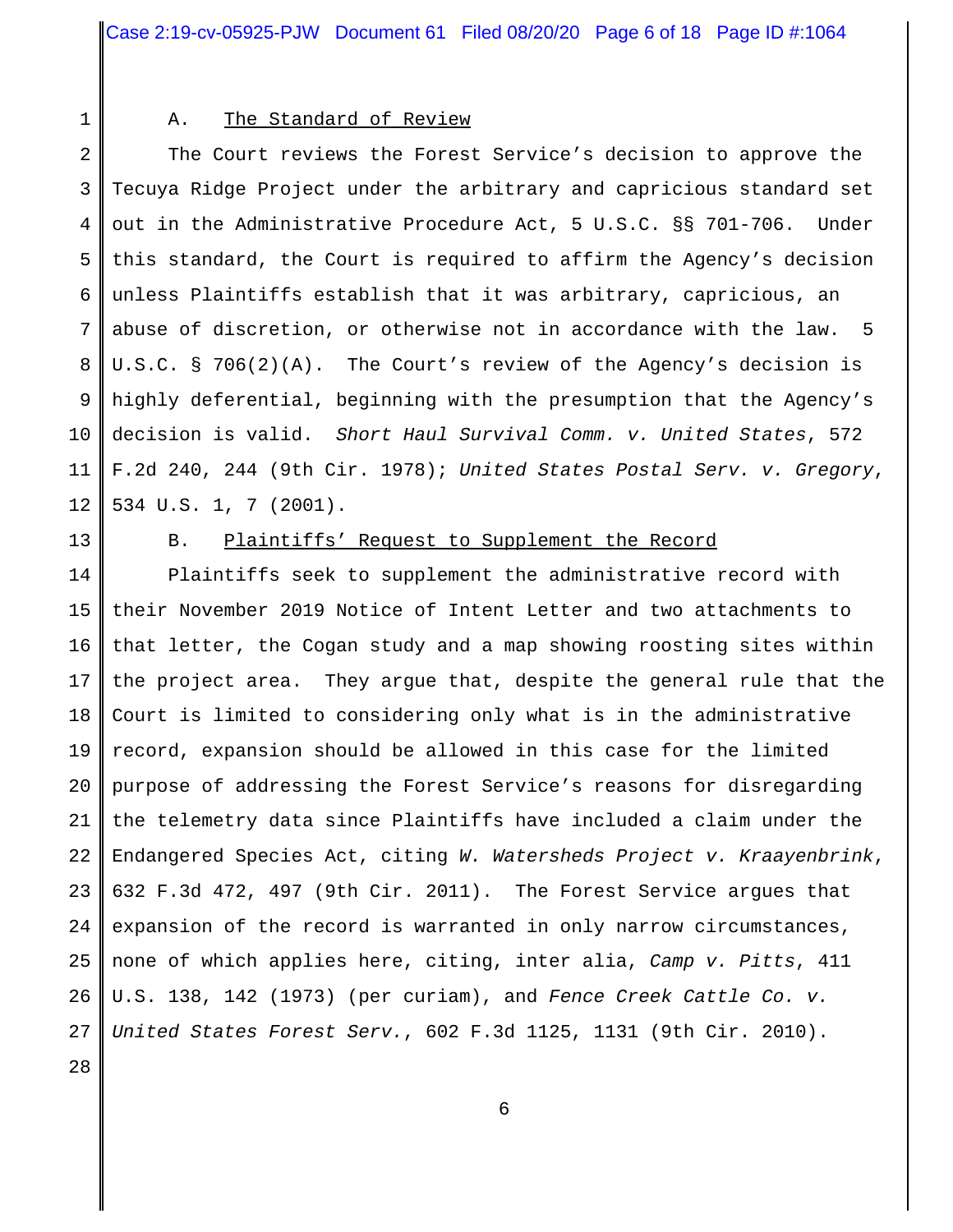1 2 3 4 5 6 7 8 9 10 11 12 13 14 15 16 17 18 19 20 21 22 The Court recognizes that there is some confusion in the law surrounding the issue of whether supplementation of the administrative record is allowed and, assuming that it is, what standard should be applied and how much extra-record evidence should be admitted. The Court finds that supplementation is warranted in this case because Plaintiffs allege that the Forest Service has not properly considered the roosting habits of condors in the project area and because there is ambiguity in the Decision Memo regarding roosting, a term that appears to be technical and somewhat complex. *See Kraayenbrink*, 632 F.3d at 497*; Fence Creek Cattle Co.*, 602 F.3d at 1131 (allowing for expansion of the administrative record "to determine if the agency has considered all factors and explained its decision" or if "needed to explain technical terms or complex subjects"). The Forest Service stated in the Decision Memo that condors both roost in the project area and do not roost in the project area. By considering evidence outside the administrative record, the Court will be better able to understand what the Forest Service meant in its Decision Memo and whether its ultimate decision to go forward with the project was arbitrary and capricious. *See San Luis & Delta-Mendota Water Auth. v. Locke*, 776 F.3d 971, 993 (9th Cir. 2014). Thus, the Court will consider the November 2019 Notice of Intent Letter and attachments A and E to the letter, the Cogan study and the map.

23 24 25 26 27 28 The Forest Service argues that, if the Court is going to consider Plaintiffs' November 2019 Letter and Exhibits A and E, it should also consider the Forest Service's responses to the letter, i.e., declarations by the government's condor experts Patrick Lieske and Joseph Brandt. Plaintiffs argue that the Court should not consider these declarations because they amount to nothing more than post-hoc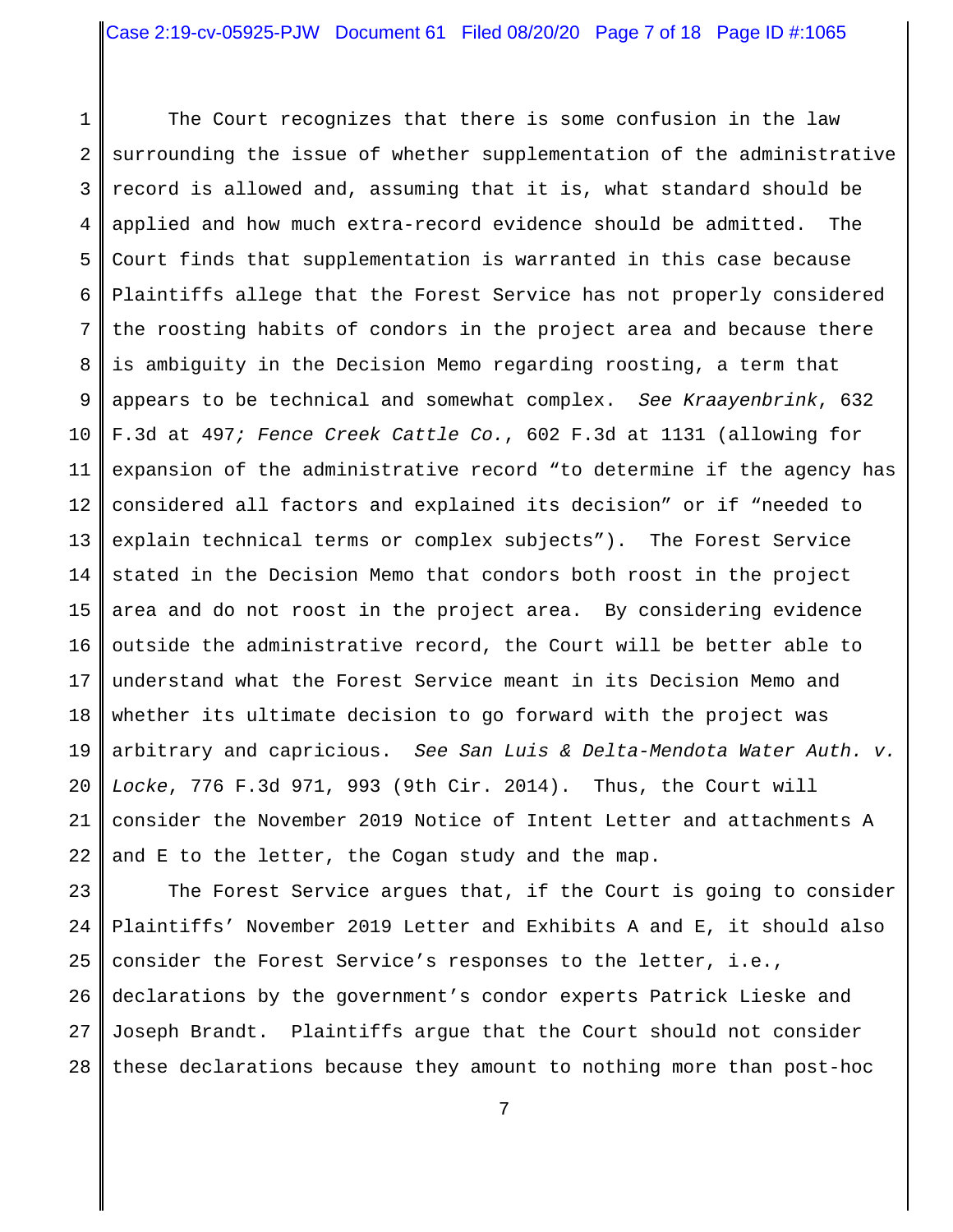# Case 2:19-cv-05925-PJW Document 61 Filed 08/20/20 Page 8 of 18 Page ID #:1066

1 2 3 4 justifications for the government's decision, which are not allowed. The government counters that they are not post-hoc justifications but rather post-hoc explanations and only make clear what the government decided and why.

5 6 7 8 9 10 11 12 13 14 15 16 The Court sides with the Forest Service, here. The record is somewhat confusing. The November 2019 letter and the exhibits attached to it highlight that confusion. And the Forest Service's response to that letter helps clarify what the Forest Service was thinking when it approved the project without an environmental assessment and why. For that reason, the Court will consider the declarations of Patrick Lieske and Joseph Brandt to the extent that they clarify what they did in connection with the Forest Service's decision in this case. The Court will not, however, consider the additional analysis Brandt performed in 2020, which is set forth at paragraphs 21-27 of his declaration, and the exhibits to the Lieske declaration, which also involve work done after the decision.

- 17
- 18 19
- C. The Forest Service's Finding that the Project was Exempt from an Environmental Assessment and an Environmental Impact

# Statement was not Arbitrary and Capricious

20 21 22 23 24 25 26 27 28 Generally speaking, prior to proceeding with projects like the one at bar, the government is required to conduct an environmental assessment to determine if a more full-throated environmental impact statement is necessary. There are exceptions to this rule for projects that are "categorically excluded" from robust environmental review. One such exception, the exception relied on by the Forest Service in this case, is for projects involving "[t]imber stand and/or wildlife habitat improvement activities that do not include the use of herbicides or do not require more than [one] mile of low standard road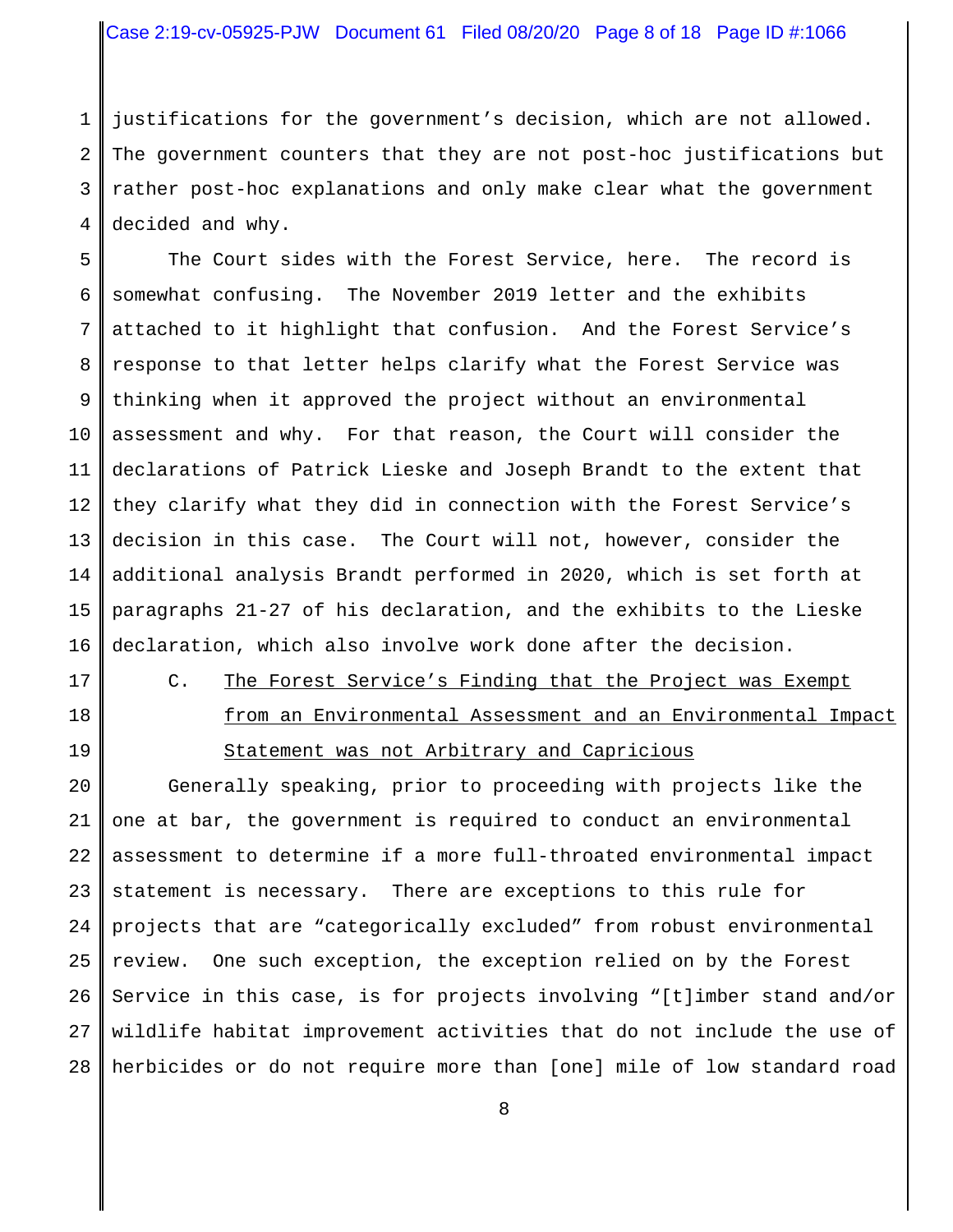1 2 3 4 5 6 7 8 construction." 36 C.F.R. § 220.6(e)(6). This exclusion applies to, among other things, "[t]hinning or brush control to improve growth or to reduce fire hazard." 36 C.F.R. § 220.6(e)(6)(ii). Plaintiffs argue that categorical exclusion 6 does not apply to the Tecuya Ridge Project because that exclusion is only for projects involving the removal of saplings, defined in the Forest Service Manual as less than five inches, and only when the government is not using mechanical equipment to do it.

9 10 11 12 13 14 15 The parties contend that the language of the regulation is clear on its face, that there is no ambiguity, and that the Court needs to merely read it and apply it. At the same time, however, they argue that the plain meaning of this unambiguous language mandates opposite outcomes. Plaintiffs take the position that the plain meaning of the words demonstrates that the project does not fall within categorical exclusion 6 and the Forest Service takes the position that it does.

16 17 18 19 20 21 22 Assuming that the language is unambiguous, the Court concludes that categorical exclusion 6 covers this project. The project is for timber stand and wildlife habitat improvement, does not involve the use of herbicides, and will not require the building of roads. The project will result in the thinning of the forest for brush control, to improve growth, and to reduce fire hazard. This is exactly what was contemplated by categorical exclusion 6.

23 24 25 26 27 28 To the extent that the language is ambiguous, the arbitrary and capricious standard applies to the Forest Service's decision that the project falls within categorical exclusion 6. *See Mountain Cmtys. For Fire Safety v. Elliott*, 2020 WL 2733807, at \*5 (C.D. Cal. May 26, 2020). The Forest Service need only explain its decision as to why a project fits within the exclusion and, as long as it is clear that it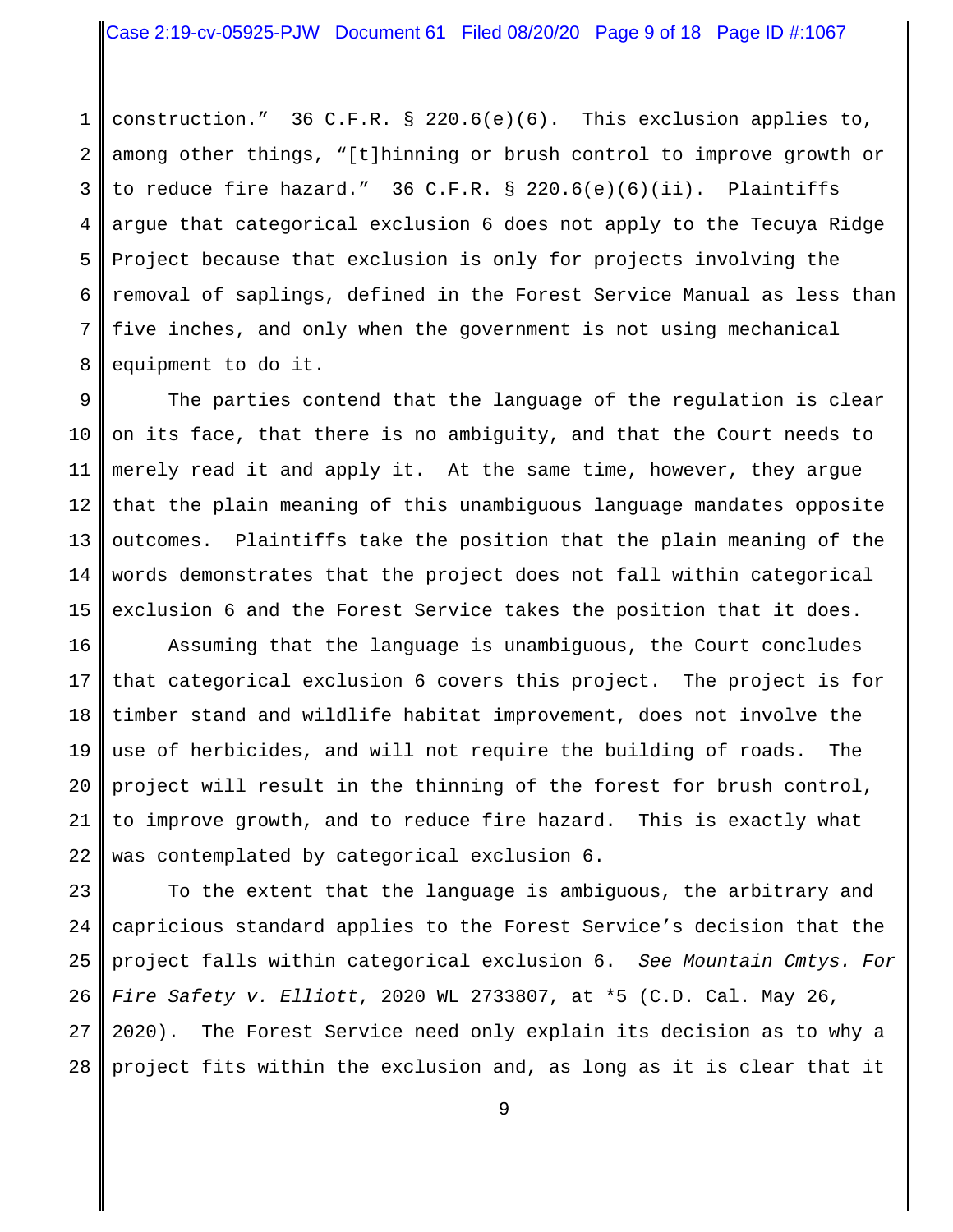1 2 has considered all relevant factors, it is entitled to deference absent a showing of clear error. *Id.*

3 4 5 6 7 8 9 10 11 12 13 14 15 16 17 18 19 The regulation setting out categorical exclusion 6 does not limit the Forest Service to cutting down saplings without machinery. Plaintiffs seem to concede this point but note that the 2014 Forest Service Manual provides that timber stand improvement is limited to cutting down saplings (i.e., less than five inches) and argue that the Forest Service is bound by that limitation when construing the regulations. This argument is rejected. The Forest Service Manual is not part of the regulations and the Service is not limited under the regulations by its Manual. *See W. Radio Servs. Co. v. Espy*, 79 F.3d 896, 901 (9th Cir. 1996) (finding Forest Service Manual is an advisory document that "'does not act as a binding limitation on the [Forest] Service's authority'") (quoting *United States v. Doremus*, 888 F.2d 630, 633 n.3 (9th Cir. 1989)). The regulation does not limit the size of trees that can be cut down to accomplish stand improvement. Nor does it limit the equipment the Forest Service can use to cut them down. The Court will not read into the regulation limitations that are not there. $^2$ 

20 21 22 23 Plaintiffs argue that the Forest Service's reliance on categorical exclusion 6 was simply a way to circumvent an injunction on the use of categorical exclusion 10, which covers "[h]azardous fuels reduction activities using . . . mechanical methods for

<sup>25</sup> 26 27 28 2 Intervenors argue that, if the Court is going to consider the Forest Service Manual, it should look to the 2004 Forest Service Manual because it was in effect when the categorical exclusion was promulgated. (Brief at 17.) It notes that there was no definition for "stand improvement" in the 2004 edition. In light of the fact that the Court has concluded that the Manual does not limit the Forest Service, the Court need not resolve this issue.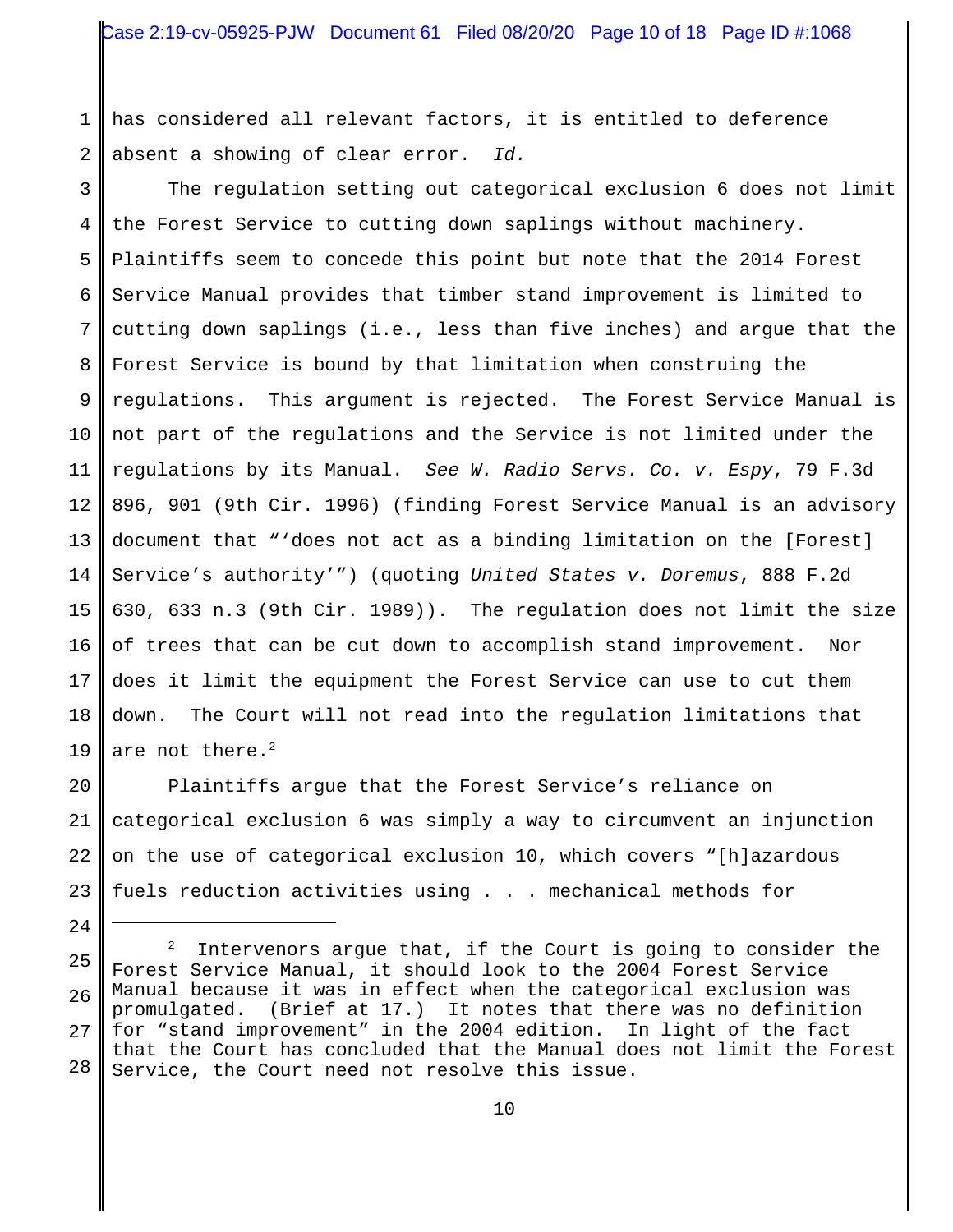1 2 3 4 5 6 7 crushing, piling, thinning, pruning, cutting, chipping, mulching, and mowing, not to exceed  $1,000$  acres." 36 C.F.R. § 220.6(e)(10). They argue that, since this project is really part of the Forest Service's overall fire suppression plan, it falls squarely within categorical exclusion 10 and the Forest Service cannot rely on the more general language of exclusion 6 to circumvent the injunction barring the use of exclusion 10.

8 9 10 11 12 13 Certainly, reducing the number of trees in the project area to guard against wildfires was one of the goals of the project, but it was not the only goal. The Forest Service explained in the Decision Memo that thinning out the forest and removing the underbrush was also aimed at helping achieve a long-term change to the forest to make it more sustainable:

14 15 16 17 18 19 20 21 22 23 In the long-term, the desired condition for the national forest land would be to: (1) create forests more resistant to the effects of drought, insect and disease outbreaks and stand killing crown fires; (2) encourage tree recruitment that contain a species mix more like pre-settlement composition, (i.e., with a higher representation of shade-intolerant species such as ponderosa pine that have declined during the period of fire suppression); (3) recreate stand densities more like those of the pre-suppression era; and (4) encourage a stand structure that emphasizes large-diameter trees.

24 (Decision Memo at 3-4.)

25 26 27 28 As such, the Court does not agree with Plaintiffs that the Forest Service's finding that categorical exclusion 6 applied was simply a ruse to get around the prohibition on using categorical exclusion 10. Where, as here, more than one categorical exclusion comes into play,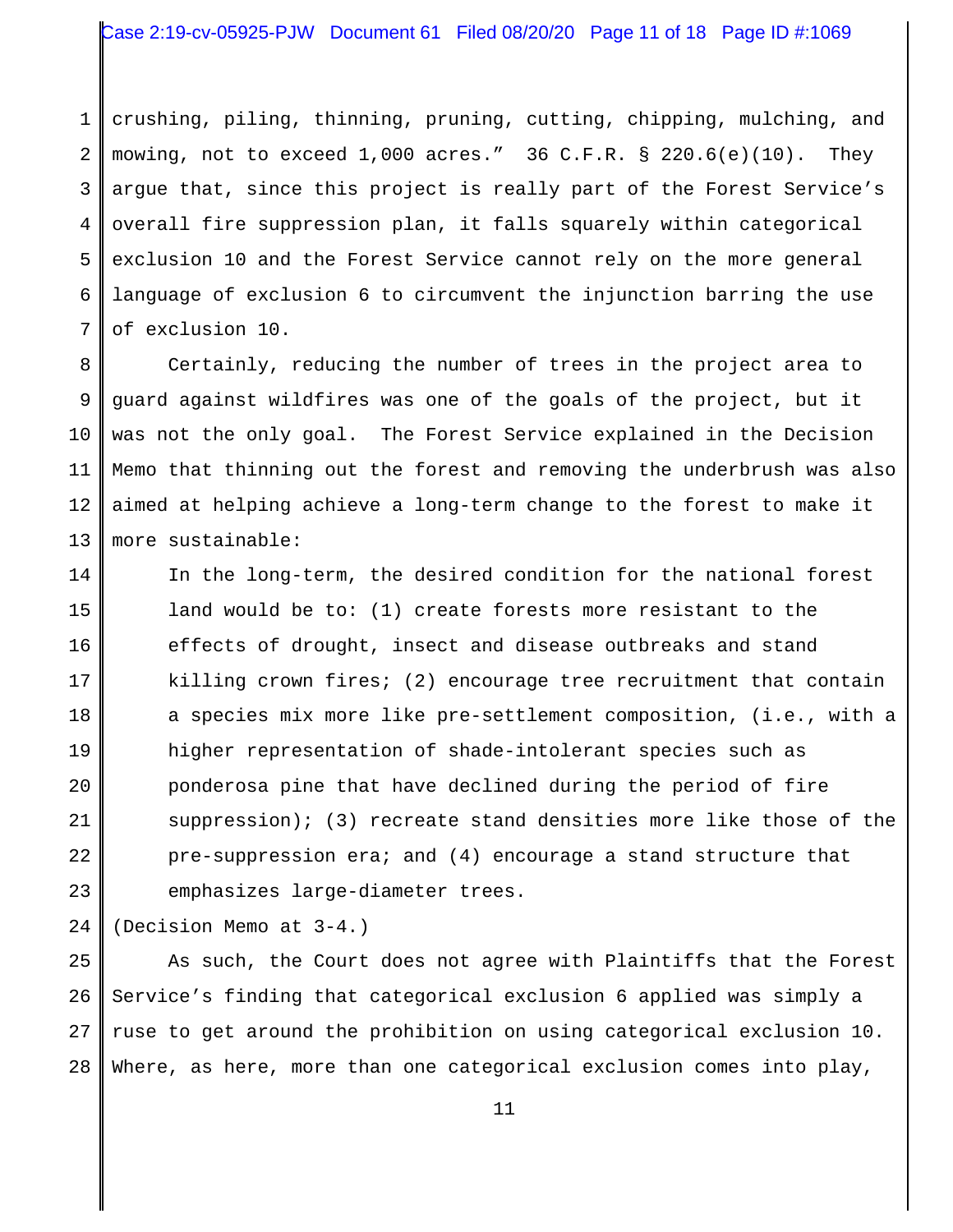1 2 3 the Forest Service is empowered to determine which one applies and its decision is entitled to deference absent clear error, which is not the case here.

4 5 6 7 8 9 10 Plaintiffs argue that, even assuming that categorical exclusion 6 applied to the project, extraordinary circumstances under 36 C.F.R. § 220.6(b) require that an environmental assessment be conducted nevertheless because the project: (1) impacts the California condor, a highly endangered species that needs further protection; (2) is being conducted in a roadless area and is subject to special rules; and (3) fails to protect public safety.

11 12 13 14 15 16 17 18 19 20 21 The Forest Service considered the fact that the project would impact the California condor. It determined, however, that because the project was not likely to adversely affect the condors and did not involve critical habitat (as discussed infra) further analysis was not warranted. The Forest Service did not err in doing so. *See, e.g., Conservation Cong. v. United States Forest Serv.*, 2016 WL 1162676, at \*3 (E.D. Cal. Mar. 24, 2016) ("[W]hile the [Biological Assessment] reported that the Tatham Project 'may affect, but is not likely to adversely affect' the northern spotted owl, the degree of potential effects on the species is low enough that a categorical exclusion [6] is still appropriate.").

22 23 24 25 26 27 28 The Service also considered the project's impact on the roadless area inside the project and determined that those concerns did not amount to exceptional circumstances because no new road construction or re-construction was contemplated and the project was consistent with the 2001 Roadless Rule. The Deputy Regional Forester for the region concurred in an October 2018 Decision Memo that the project was consistent with the 2001 Roadless Rule.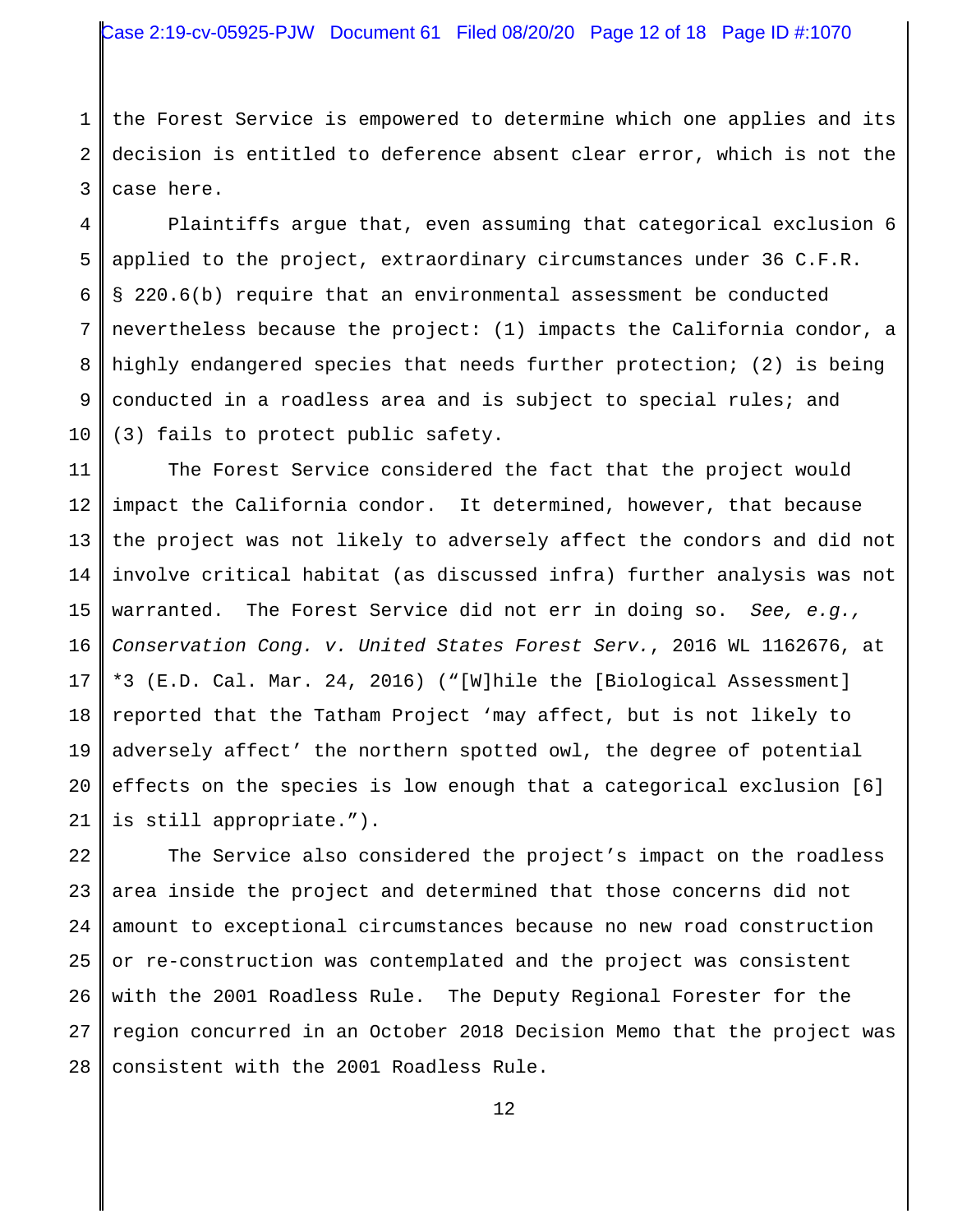1 2 3 4 5 Finally, Plaintiffs contend that the impact on public safety was not adequately considered. But the Forest Service's Decision Memo discusses the government's efforts to manage the forests and prevent the destruction to life and property caused by wildfires. That was sufficient.

6 7 8 9 10 11 Plaintiffs argue that locating the fuelbreak in the project area is unwise and will not accomplish its goal. They point to experts that support their view. A disagreement between scientists on the efficacy and/or placement of this fuelbreak, however, does not amount to an extraordinary circumstance under the regulations. 36 C.F.R.  $$220.6(b).$ 

12 13 14 For all these reasons, the Court finds that the Forest Service's decision that exceptional circumstances did not warrant further environmental study was not arbitrary and capricious.<sup>3</sup>

- 15
- 16
- 17

# D. The Forest Service's Decision that the Tecuya Ridge Project Was Not Likely to Adversely Affect the California Condor was Not Arbitrary or Capricious

18 19 20 21 In their many arguments and numerous claims, Plaintiffs' main complaint boils down to their argument that the Forest Service's decision that the project would not endanger California condors was

<sup>22</sup> 23 24 25 26 27 28 3 Intervenors have requested that the Court take judicial notice of the 2004 version of the Forest Service Manual 2400 (Timber Management) Chapter 2470 (Silvicultural Practices); the Soc'y of Am. Foresters, *Dictionary of Forestry* (John A. Helms ed. 1998) page 175; and the Soc'y of Am. Foresters, *Dictionary of Forestry* 176 (John A. Helms ed. 1998) page 99. (Doc. No. 45.) That request is granted. So, too, is Plaintiffs' request that the Court take judicial notice of the 1990 version of the Forest Service Manual 2400 (Timber Management) Chapter 2470 (Silvicultural Practices) and the U.S. Forest Service, Reforestation and Timber Stand Improvement Reports, 1997-2019 (relevant excerpts). (Doc. No. 49.)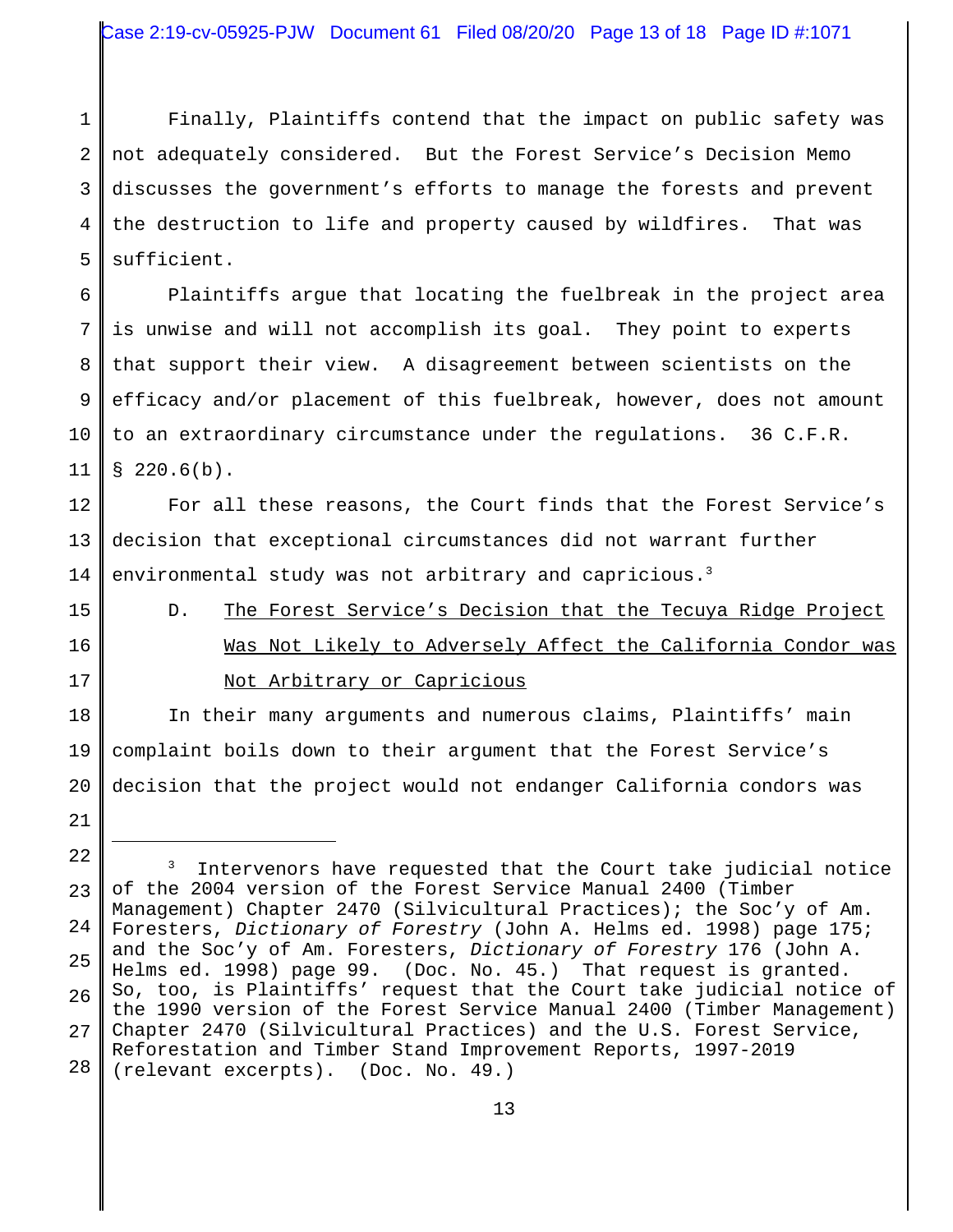# Case 2:19-cv-05925-PJW Document 61 Filed 08/20/20 Page 14 of 18 Page ID #:1072

1 2 3 4 5 6 7 8 based on the faulty assumption that condors did not roost in or near the project area. They point to language in the Decision Memo in which the Forest Service stated as much and note that this conclusion is contrary to the Forest Service's own telemetry data that shows that the condors do in fact roost in the project area. They believe that the Forest Service either overlooked this data or intentionally ignored it when it initially concluded that condors do not roost in the project area.

9 10 11 12 13 14 15 16 17 18 19 20 21 22 23 24 25 26 27 The record undermines Plaintiffs' argument. To begin with, though the Decision Memo states that condors do not roost in the project area, it also states that they do, albeit infrequently. Further, the record demonstrates that the government's biologists were intimately familiar with the telemetry data and took it into account in analyzing the project's impact on the condors. Even if they had not been familiar with it, Plaintiffs raised their concerns about the condor roosting sites in the project area as evidenced by the telemetry data before the Decision Memo was issued. In a September 2018 email, Forest Service personnel, including biologist Lieske, discussed Plaintiffs' concerns based on the telemetry data and confirmed that they had considered it and that it did not cause them to change their recommendations. (AR 4710, Email from Cooper to Thompson and Lieske.) The Forest Service reinforced the fact that it had considered the telemetry data when it responded to Plaintiffs' July 2019 Notice of Intent Letter. (September 2019 Letter From the Forest Service to Plaintiffs.) Finally, government biologists Lieske and Brandt have declared under oath in responding to Plaintiffs' November 2019 Notice of Intent Letter that they were well aware of the

28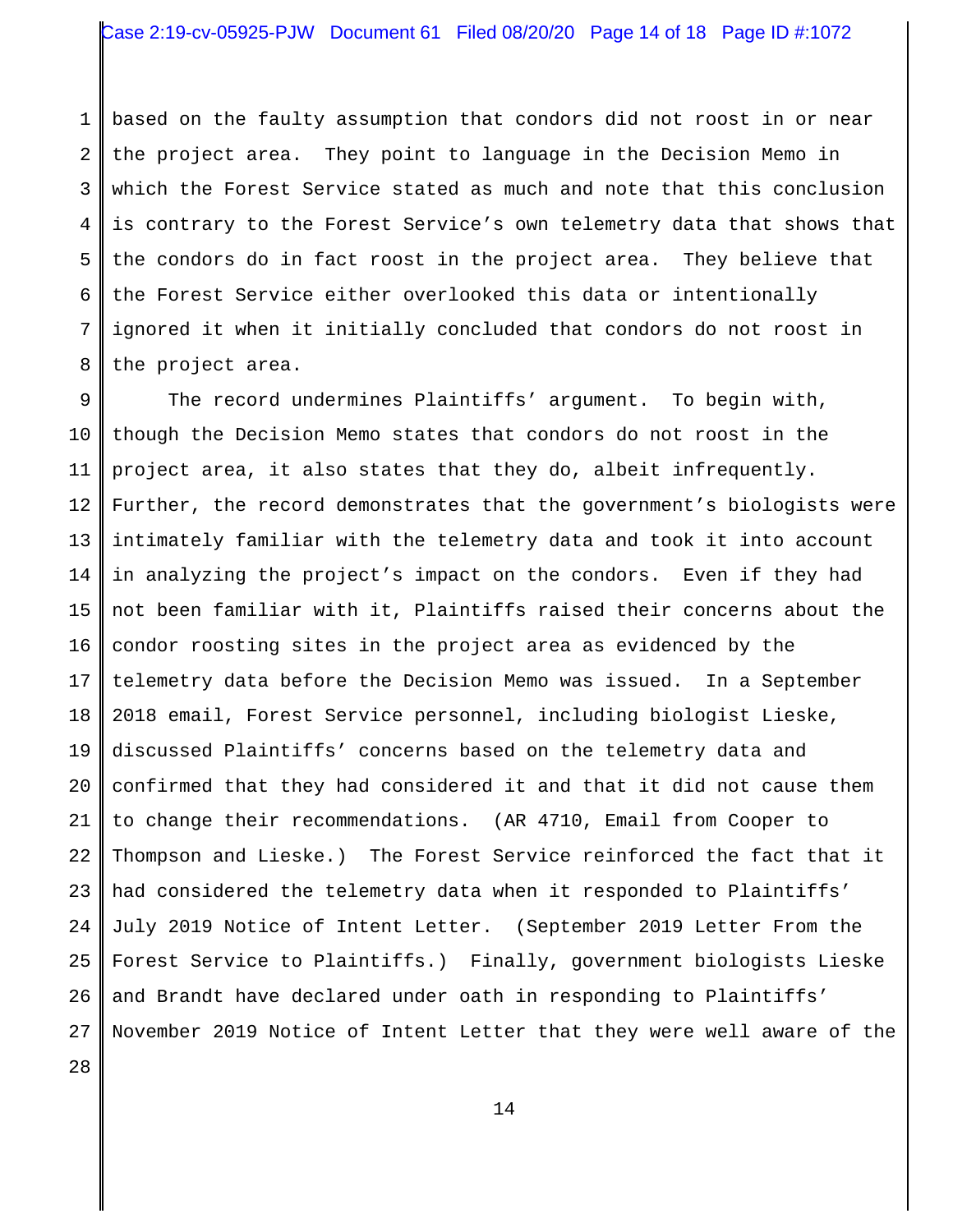1 2 telemetry data and considered it in recommending approval of the project. (Brandt Decl. and Lieske Decl.)

3 4 5 6 7 8 9 10 11 12 13 Plaintiffs argue throughout their briefs that the Forest Service's explanations about roosting were created after the project was approved and are feeble attempts to justify what it had done after the fact. The evidence before the Court is to the contrary. The chronology of events as set forth above shows that the biologists had taken into account the telemetry data while they were considering whether the project should go forward. As the Court sees it, the basis for the disagreement over the roosting analysis is that the government makes a distinction between what it terms as active roosts, of which there are none in or near the project area, and temporary roosts, which can be found in the project area, and Plaintiffs do not.

14 15 16 17 18 19 20 21 22 23 24 25 26 27 28 The Court need not resolve the dispute over the wording in order to determine whether the Forest Service's decision to approve the project was arbitrary and capricious. The telemetry data itself, which, for the most part, the parties agree on, answers that question. According to the telemetry data, over a five-year period, from December 2013 to December 2018, the 78 tagged condors that inhabit the 17,558 square miles of the southern California range roosted for 1,826 nights, for a total of 142,428 roosting events (78 condors x 1826 nights). Plaintiffs point out that the telemetry data shows that 46 of those roosting sites occurred in or near the project area. Forty-six out of 142,428 nights amounts to .032 percent of the roost activity. By any standard, this is a relatively small percentage and is consistent with the Forest Service's finding in the Decision Memo that this roosting was "infrequent." The telemetry data also shows that the condors did not return to these sites, that they did not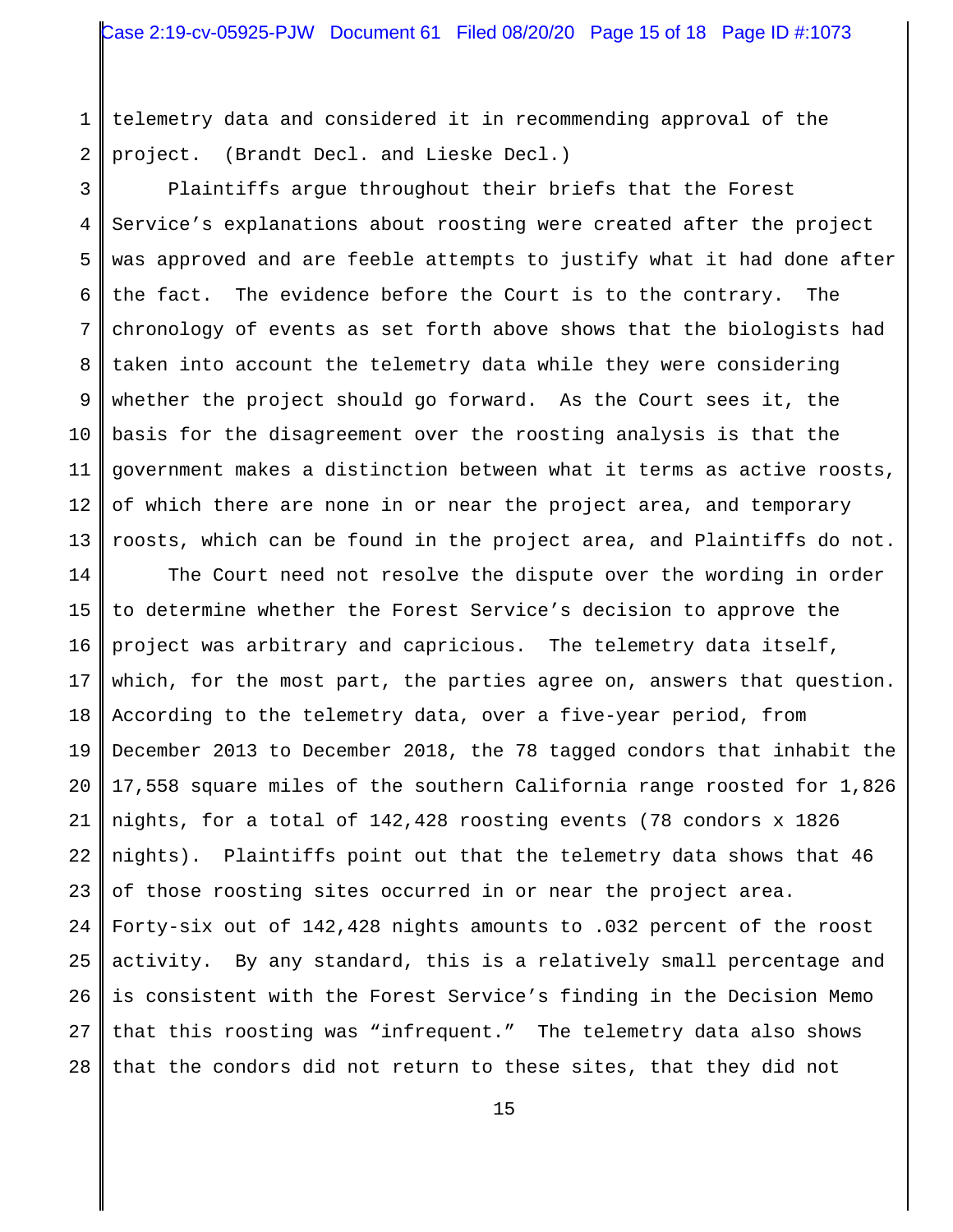1 2 3 roost with other condors when they roosted in these sites, and that they did not nest in these sites. As the science makes clear, condors generally roost communally and return to the same roosts repeatedly.

4 5 6 7 8 9 10 11 12 13 14 15 16 17 18 19 20 21 22 Thus, even assuming that the term "temporary" is not used by other biologists in the field, the data shows that the roosting sites within the project area were used significantly less often than the roosting sites outside the project area and significantly differently than the roosting sites outside of the project area. These quantitative and qualitative differences in roosting support the Forest Service's finding that these roosting sites are not critical to the condors' survival and that removing some of the trees and underbrush in the project area is not likely to adversely affect the condors in the immediate term and will likely help them in the long term. Further, as the Forest Service makes clear, it is not clearcutting the forest, merely thinning it out. There will still be large trees in the project area for the condors to use. And, in the event that workers come upon a roost while the work is being done, the Forest Service has implemented safeguards that will require them to withdraw from the area until the condors are gone. As such, the Court concludes that the Forest Service's decision to approve the project despite the potential impact on the condors was not arbitrary or capricious.

23 24 25 26 27 28 In their combined opposition and reply brief, Plaintiffs seem to shift gears, arguing that the Forest Service plan does not allow for the retention of enough large trees to support condor roosting in the project area. (Opposition at 15-18.) But the plan put in place by the Forest Service favors the retention of larger trees and snags and, though it has not been determined exactly which trees will be cut, the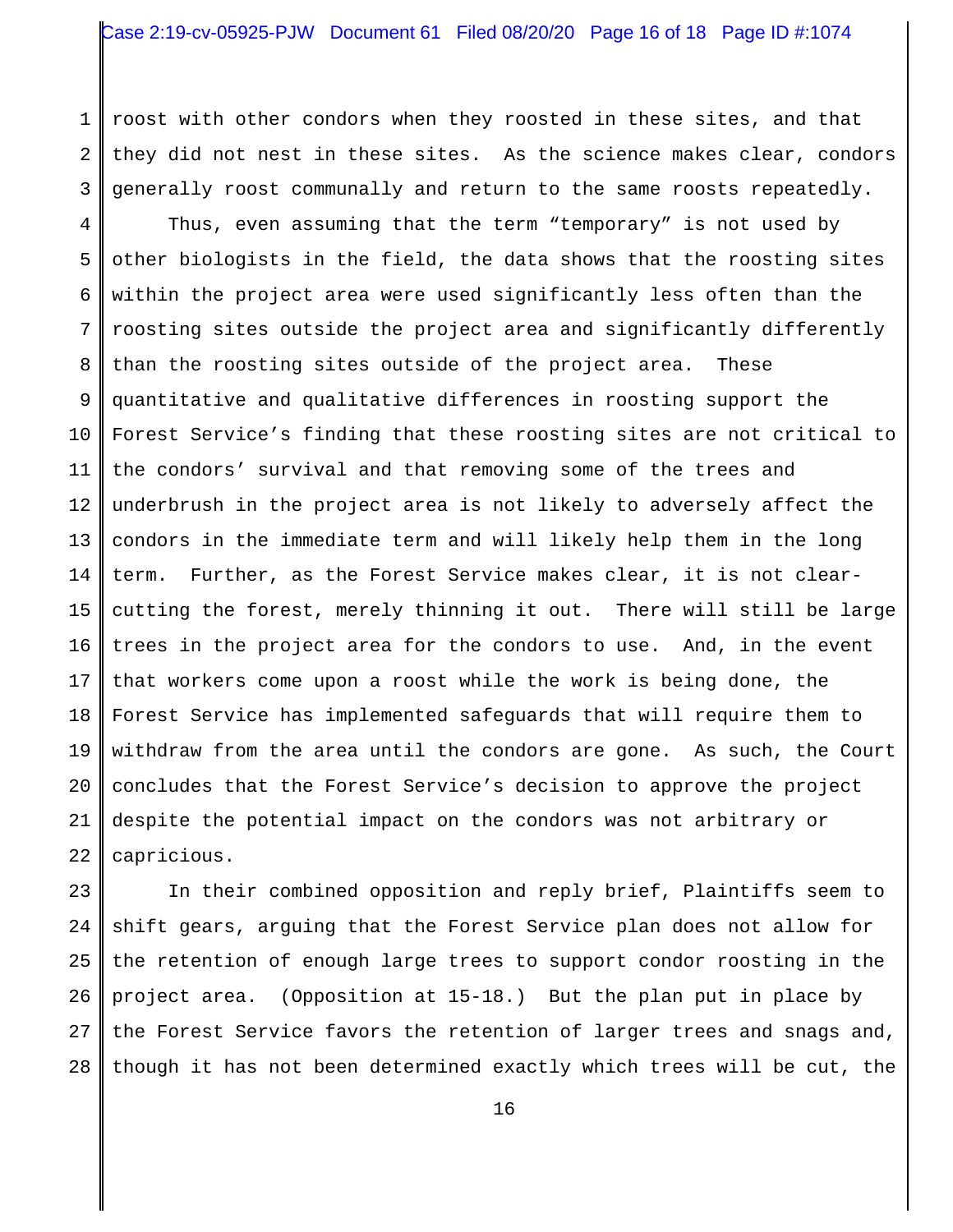1 2 Decision Memo sets guidelines, which the Court presumes the workers will follow, to leave the larger trees in place.

3 4 5 6 7 8 9 Plaintiffs further complain that cutting down the trees is a violation of the Antimony Roadless area rules and that the Forest Service has not identified any exceptions to the rules to allow it to go forward. In the approval process, the Forest Service consulted with the Deputy Regional Forester who determined that the project was consistent with the Roadless Rules. The Forest Service reached the same conclusion.

10 11 12 13 14 15 The Forest Service explains in its briefs that, contrary to Plaintiffs' claims, cutting down the trees is consistent with the Roadless Rules under 36 C.F.R. § 294.13(b)(1) because it will reduce the risk of wildfire and because the project is limited to smaller trees and will not require new roads. The record supports the government's position.

16 17 18 19 20 21 22 Plaintiffs also contend that the project violates the National Forest Management Act because it fails to prohibit or restrict activities within one-half mile of active condor roost sites. As the Court has concluded, however, the condor sites within the project area are not active roost sites and the Forest Service has developed contingencies to make sure that workers do not come within one-half mile of any active roost sites and retreat if they happen upon one.<sup>4</sup>

<sup>23</sup>

<sup>25</sup> 26 27 28 <sup>4</sup> It seems that Plaintiffs are also arguing that the Forest Service's decision runs counter to the evidence before it. In other words, they believe that the telemetry data and the current science regarding condors contradicts the Forest Service's finding that the project will not likely harm the condors. But the Court is not empowered or inclined to substitute its judgment for the Forest Service's. *See The Lands Council v. McNair*, 537 F.3d 981, 987 (9th Cir. 2008) (en banc) (explaining courts may not substitute their